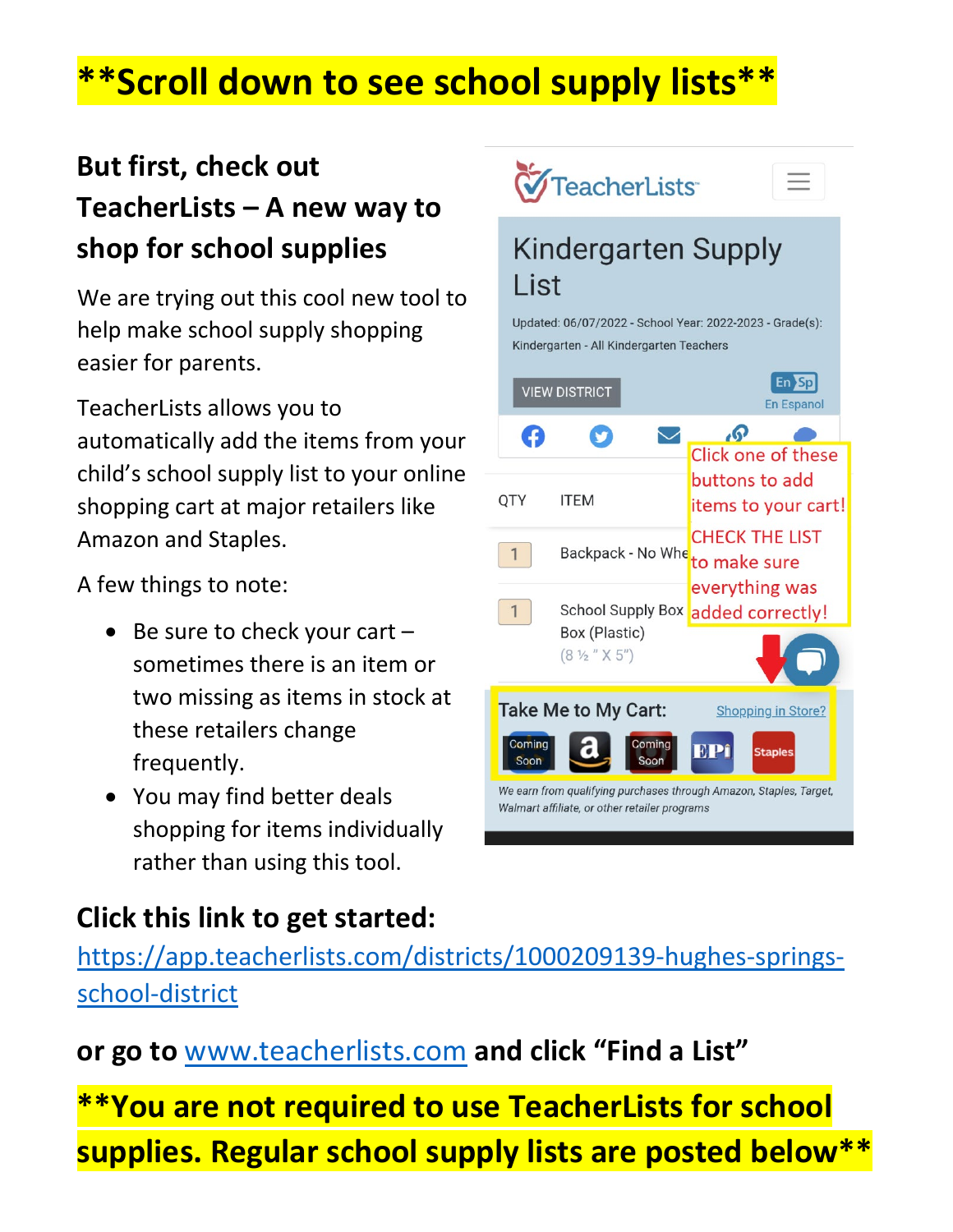

# ESCE School Supply List 2022-2023

1 Bottle Elmer's glue 3 Boxes Kleenex 1 School Box 1 Backpack (No rolling backpacks, please) 3 Boxes Large Crayola Crayons 1 Box Gallon Baggies 1 Tri-fold Rest Mat \$2.00 for a water bottle to keep at school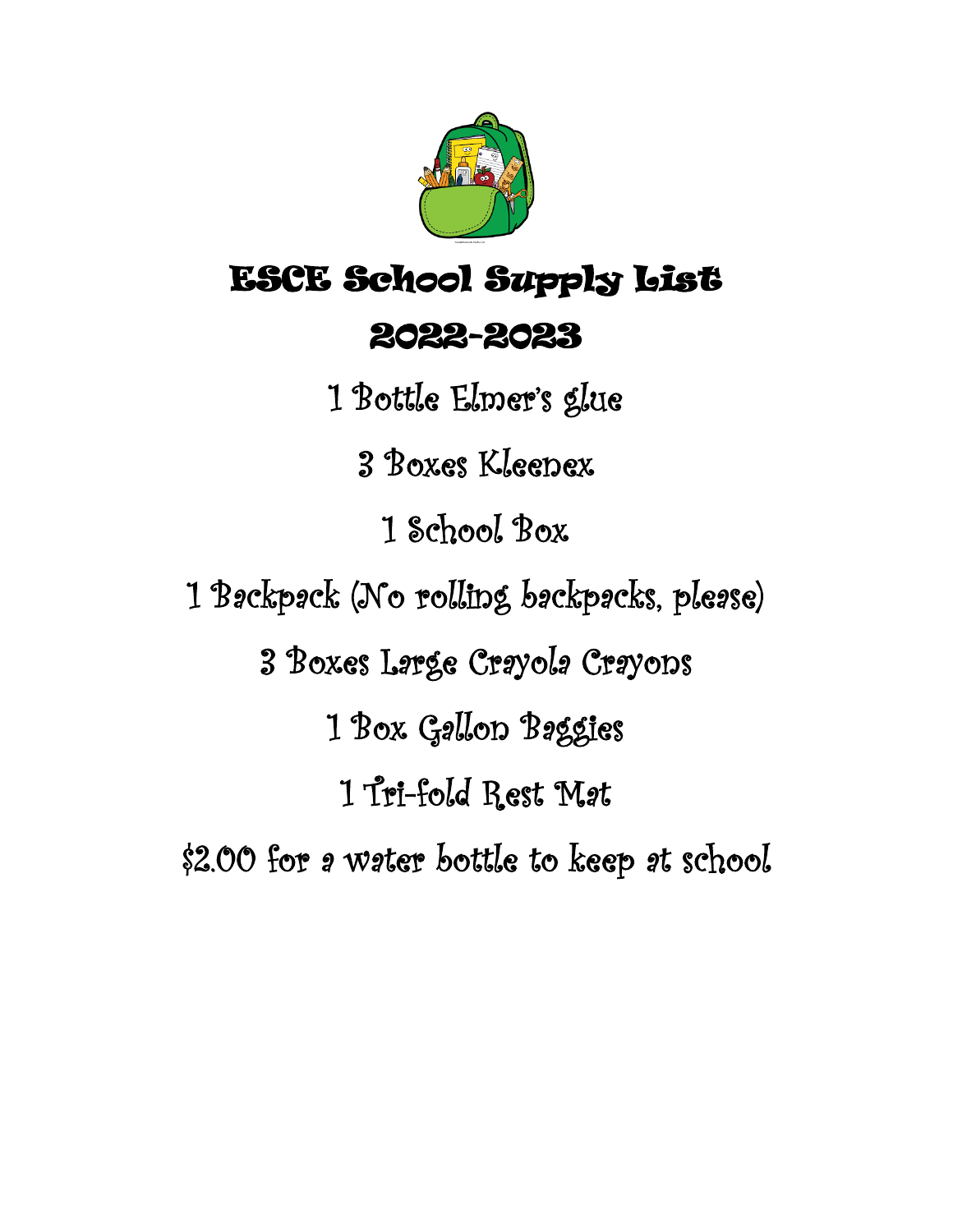#### **2022-2023**

#### **Pre-Kindergarten Supply List**

**Pre-K supplies are provided to our students through our partnership with Head Start!**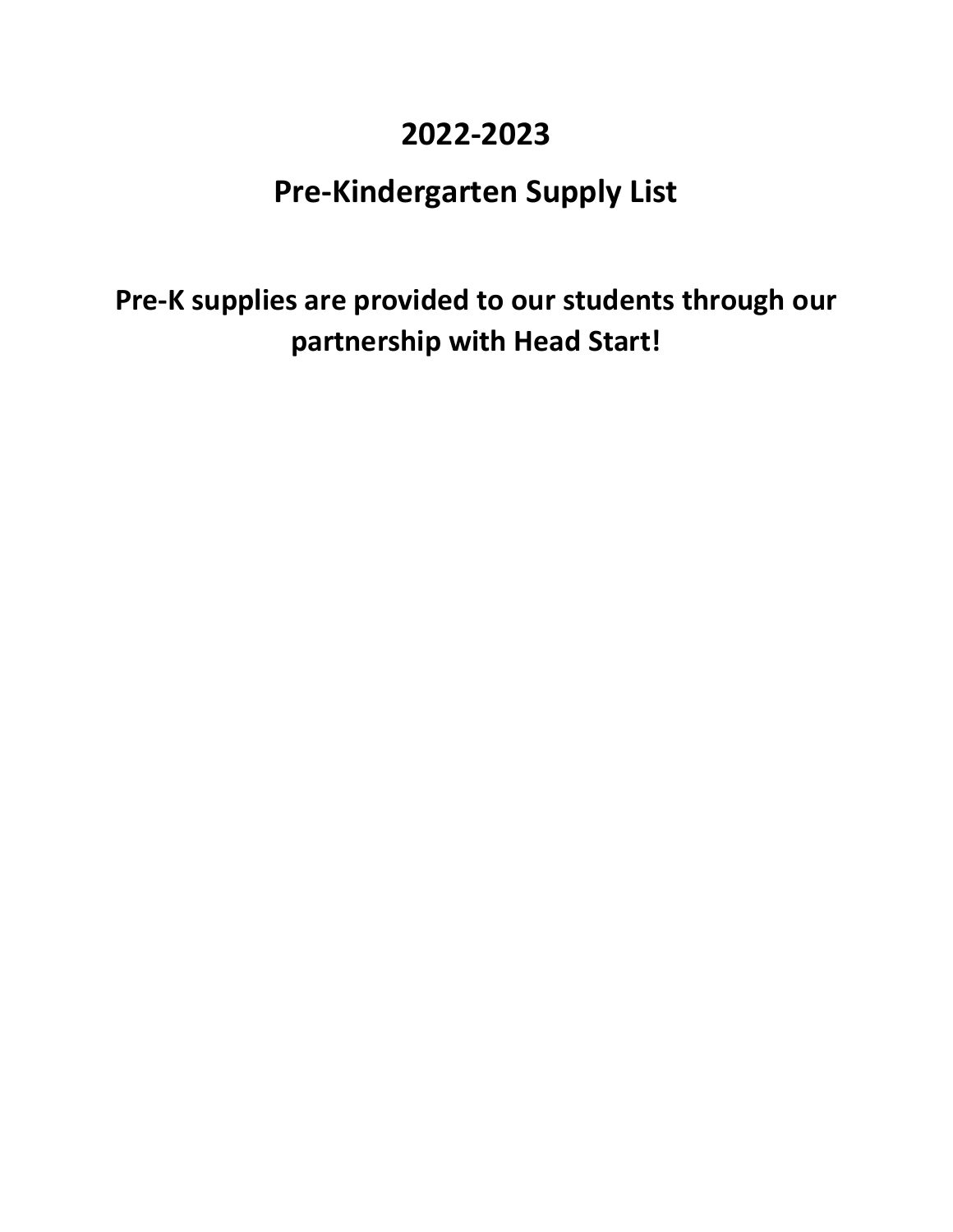# **Hughes Springs Elementary Kindergarten Supply List 2022-2023**

- 1 Backpack- **non rolling**
- 1 Plastic school box  $(8\frac{1}{2}$ "  $X 5$ ")
- 2 Boxes of **Crayola Brand** crayons (small box with basic 8 colors)
- 2 Boxes of **Crayola Brand** crayons (medium box with 24 colors)
- 1 Blunt tipped **Fiskars Brand** scissors Plastic with metal blade that cuts left or right-handed.
- 4- Medium bottles of **Elmer's** school glue
- 8- Glue sticks
- 1- Package of **Ticonderoga** # 2 yellow pencils
- 1- Pink eraser
- 2- Boxes of Kleenex
- 1- Package of assorted construction paper **tablets not recommended**
- 1- Spiral notebook
- 1- Package of 8 washable markers
- 1- 3" Binder with 3 rings and clear front pocket
- 1- 1" Binder
- 1- Large package of baby wipes
- 1- Box storage Ziplock bags Boys- quart size 1- Box storage Ziplock bags Girls- gallon size \$2.00 for a school water bottle





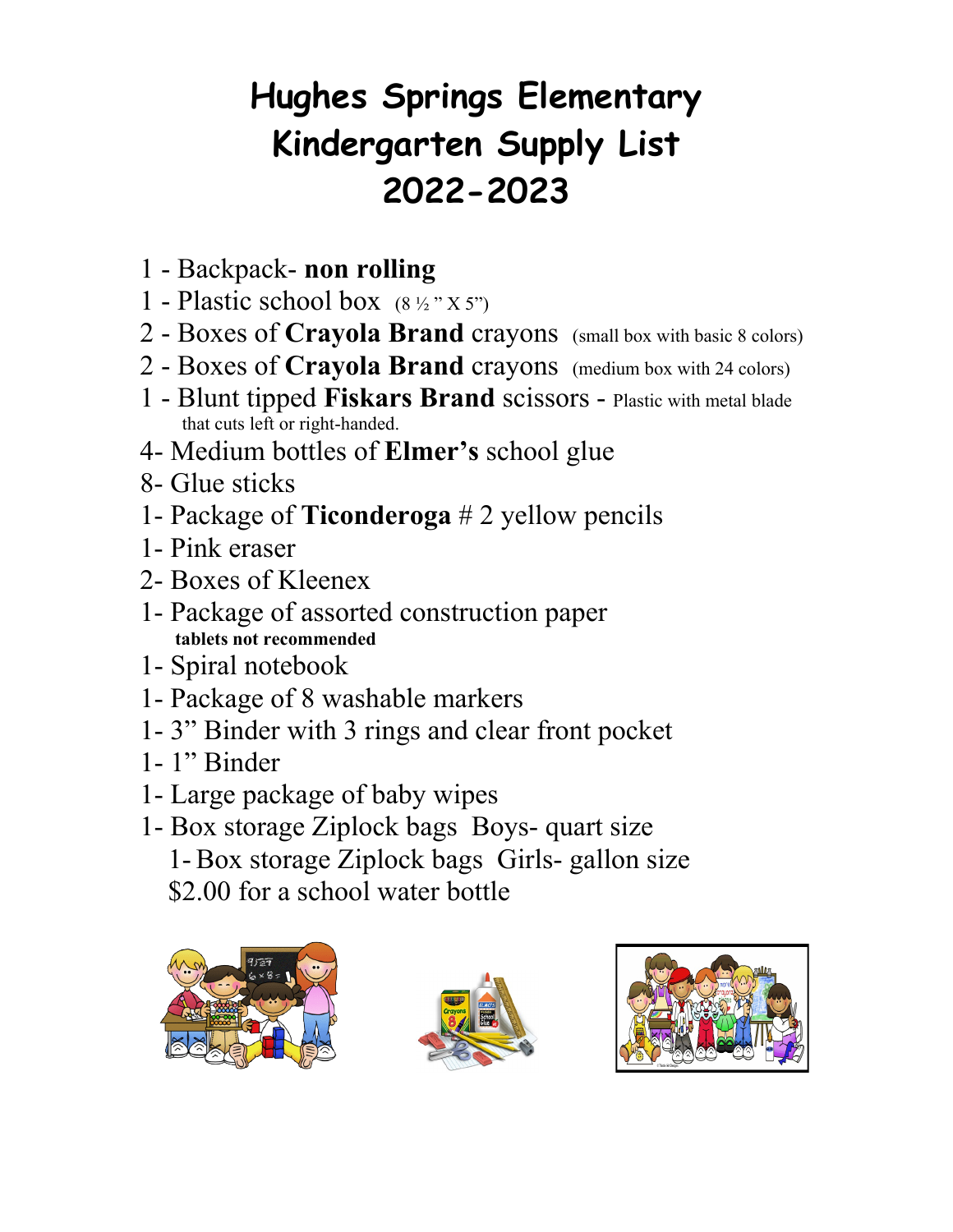#### **Hughes Springs Elementary First Grade Supply List 2022-2023**

- 1 Fiskars blunt end scissors
- 1 pkg. of 12 count #2 solid color pencils
- 6 Glue Sticks
- 2 bottles of Elmer's Glue
- 1 school box
- 3 boxes of Crayola crayons 24 count
- 2 package Crayola Classic Markers
- 4 big pink erasers
- 1 backpack
- 1- wide lined composition notebook
- 1 1 inch binder with clear view pocket on front
- 2 boxes of Kleenex
- 1 package of manilla paper
- 10- black dry eraser markers

\$2.00 for a water bottle purchased to keep at school.

- Boys 1 box of quart size Ziploc bags
- Girls 1 package of baby wipes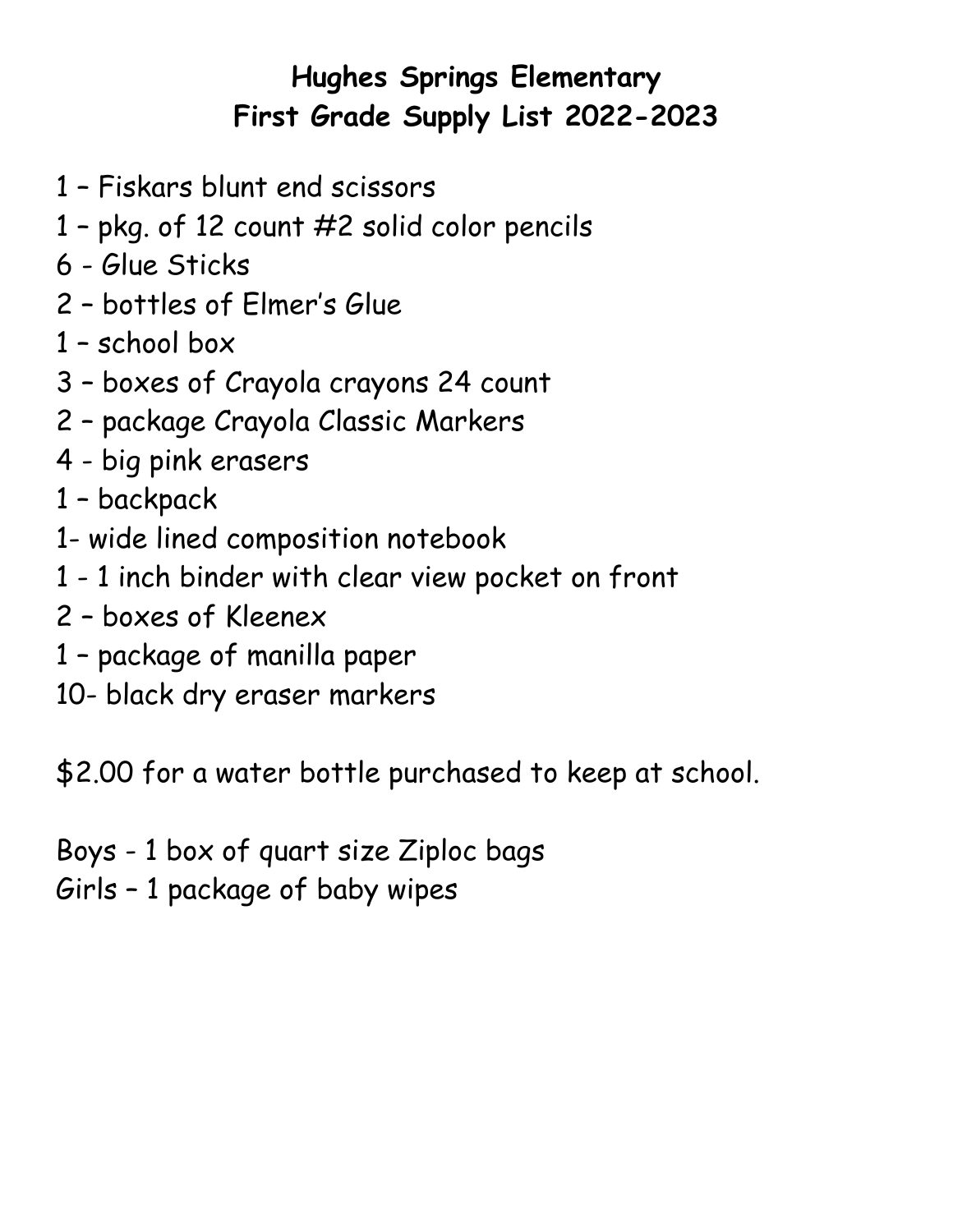### SECOND GRADE SUPPLY LIST 2022-2023 SCHOOL YEAR

2-boxes of Crayons (24 count) 3 boxes of Kleenex

- 2- Boxes of Crayola Markers (10 classic colors) 1-1 1/2 inch binder
- 3 -pkgs of pencils (Ticonderoga) 1 plastic box
- 1-4 pack glue sticks 1-scissors
- 1- package of 8 tab dividers (sturdy plastic) 1- package pink erasers
- 2- packages of colored pencils 1 -backpack
- 
- 1- package of construction paper \$2.00 for water bottle to keep at
- 1- package of manila paper

2 -rolls of paper towels 1- box Ziploc **gallon bags** school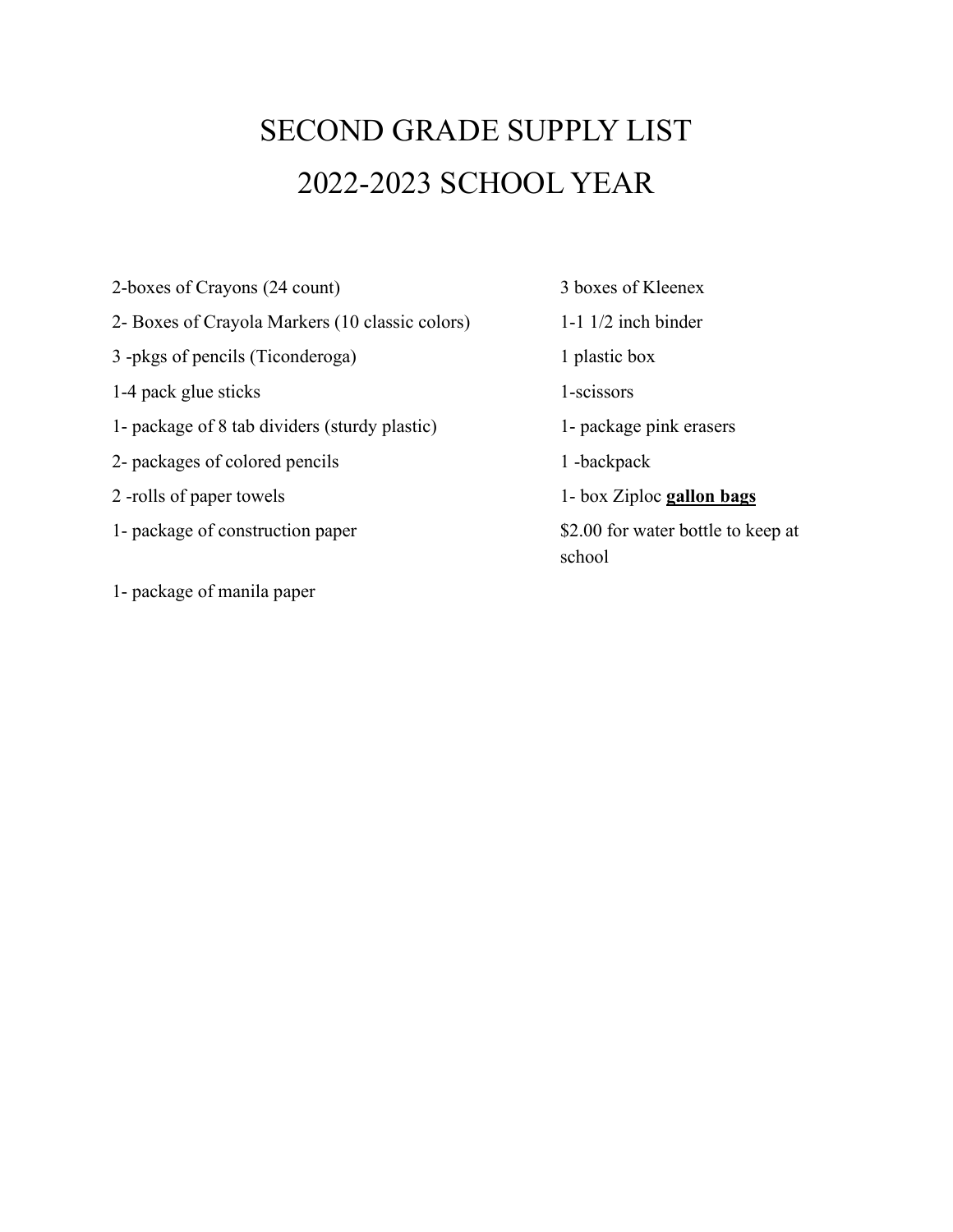### 3 rd Grade SUPPLY LIST 22-23

6- Plastic Folder with Brads

4- Composition Books

3 boxes of Pencils- (1 Box of Yellow pencils for the classroom set and 2 boxes of pencils for your supplies)

1 box of Crayons- 24 count (no bigger please)

1 small box of colored pencils

Glue (2)

Scissors

Pencil BAG (NO BOX PLEASE)

2 yellow highlighters

1 box of Kleenex

1 box of pencil top erasers

1- pink eraser

\$2.00 for a water bottle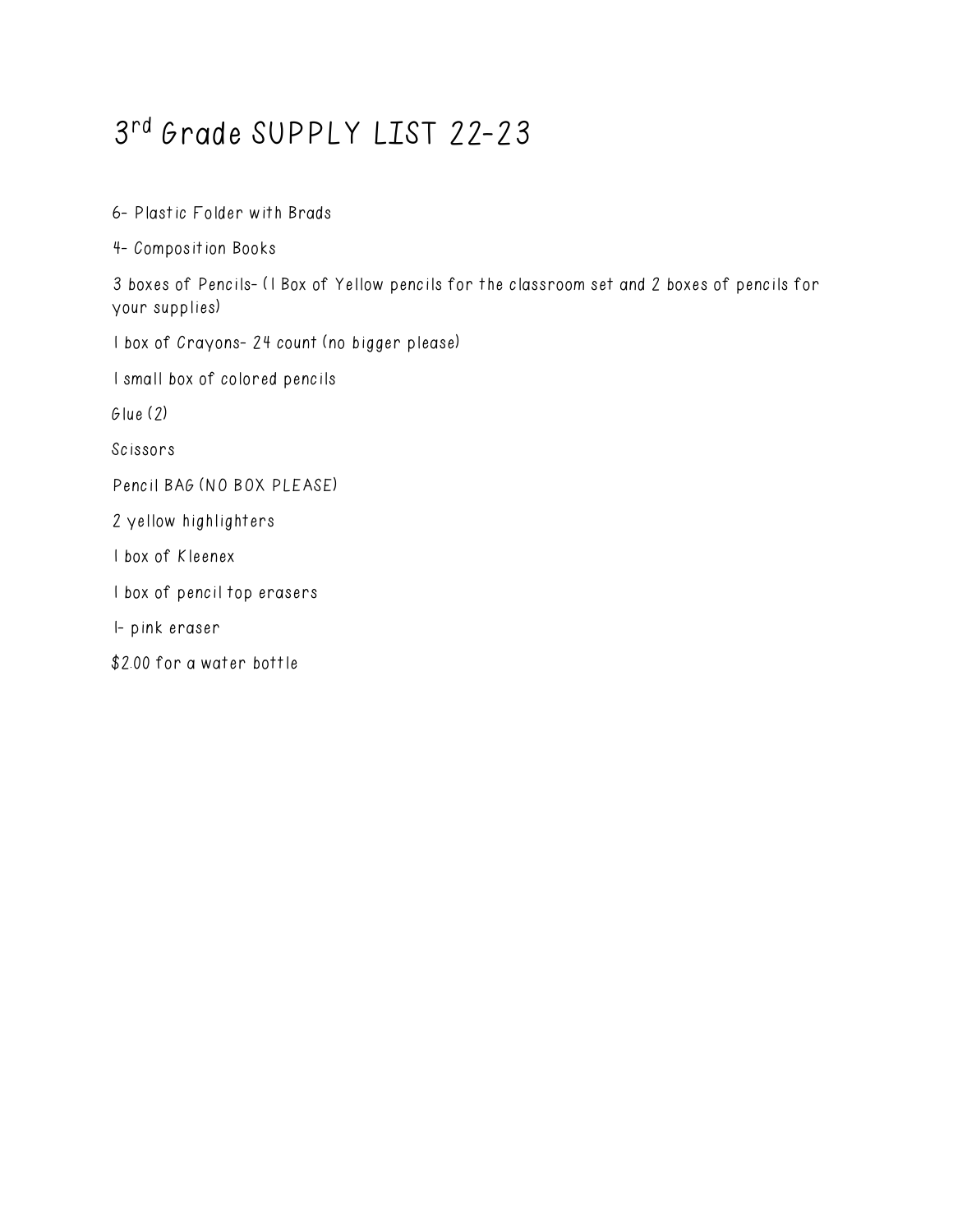#### 4 th Grade Supply List

White 1-inch binder with clear pockets on front and back

Tabs

5 composition notebooks

1 pkg of Colored pencils

1 pkg of crayons

2 bottles of Glue

**Scissors** 

1 plastic folder with pockets/brads

6 pkgs #2 Pencils (24 pack)

Pencil top erasers

2 boxes of Kleenex

1 pencil bag

Girls please bring… 1 pkg of gallon size Ziploc bags Boys

please bring… 1 pkg of quart size Ziploc bags

\$2.00 for a water bottle to keep at school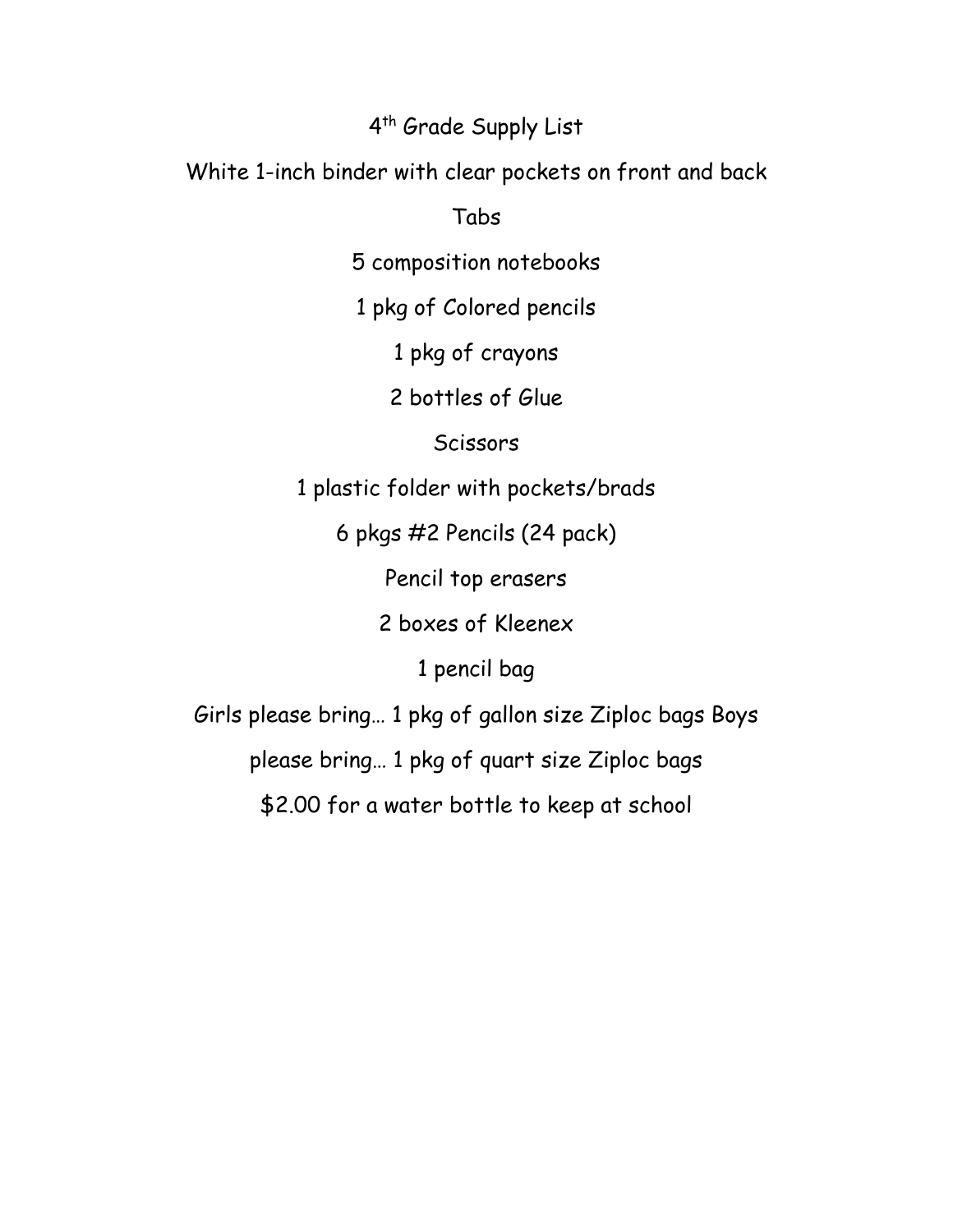#### **Hughes Springs 5th Grade Supply List 2022-2023**

3 Bottles of Glue 1 Box of Map Colors Steady Supply of pencils and/or lead for mechanical Small Pencil Sharpener 4 Composition Books (Not Spirals) Duct Tape (durability of journals) Optional 1 Box of Tissue Girls Only: 1 Roll of Paper Towels Boys Only: 1 Box of Quart Size Zip-Loc Bags 1 Pair of Scissors 1 Package of Colored Copy Paper 4 Highlighters 1 Plastic Folder with Brads ( any color) Zipper Pencil Bag \$2.00 for a water bottle to keep at school